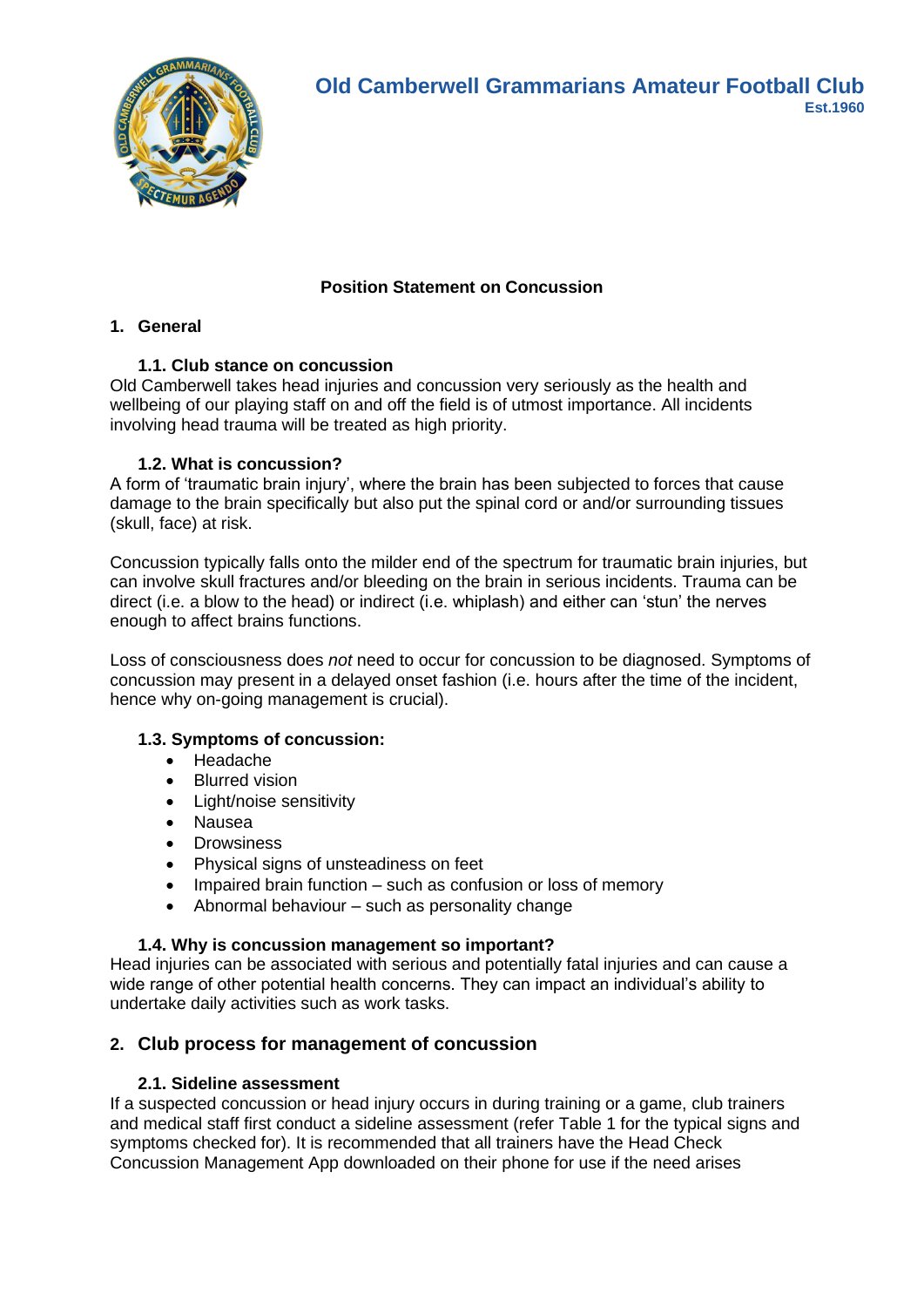[\(https://www.headcheck.com.au/\)](https://www.headcheck.com.au/). An assessment for neck injuries and range of motion should also occur if a suspected head injury has occurred.

| <b>Signs and symptoms</b>       | <b>Details / Questions</b>                                   |  |
|---------------------------------|--------------------------------------------------------------|--|
| Loss of consciousness           | Has a loss of consciousness occurred, and if so, for how     |  |
|                                 | long?                                                        |  |
|                                 | If loss of consciousness has occurred, calling an            |  |
|                                 | ambulance or admittance to hospital is advised               |  |
| Blank or vacant look            |                                                              |  |
| Orientation                     | What day is it?                                              |  |
|                                 | What quarter is it?                                          |  |
|                                 | Where are we playing?                                        |  |
| Memory loss                     | What was your last meal?                                     |  |
|                                 | How did you arrive here?                                     |  |
|                                 | Repeat these 5 words                                         |  |
|                                 | Note: In elite sport such as the AFL the 'Concussion         |  |
|                                 | Recognition Tool 5' can be used, but its use is less         |  |
|                                 | practical at amateur level.                                  |  |
| <b>Balance</b>                  | Testing in double leg, tandem, single leg, tandem gait       |  |
|                                 | Test with hands on iliac crest.                              |  |
|                                 | Is the player unsteady on their feet? Can they walk in a     |  |
|                                 | straight line?                                               |  |
|                                 | Tests can be carried out eyes open and eyes closed           |  |
|                                 | Note for errors: Falling or stumbling, opening eyes,         |  |
|                                 | excessive hip abduction (single leg), hands lifting off hips |  |
| Motor control                   | Finger to nose:                                              |  |
|                                 | Player's arm must be fully extended, and must                |  |
|                                 | successfully touch nose-examiner finger 5 times in           |  |
|                                 | under 4 seconds                                              |  |
| Visible facial or head injuries | Blood present anywhere?                                      |  |
|                                 | Bruising or swelling present?                                |  |

# **Table 1. Assessment of concussion**

### **2.2. Follow up protocols / medical management**

Following the sideline assessment, if a head injury has occurred or a player has been suspected of concussion, the player is to be immediately removed from the game or training and seek medical evaluation.

Further club recommendations for immediate management of head injuries or concussion include:

- Player not to be left alone for first 24-48 hours as further problems and symptoms may develop during this time (delayed onset symptoms)
- Mental and physical rest necessary (this includes no further play, potential time off work)
- No alcohol or drugs without medical supervision including sleeping pills, pain or antiinflammatory medications or other anti-coagulants that may promote bleeding
- No driving until medical clearance
- No exercise until medical clearance. Return to exercise should be in a stepwise manner as outlined in the 'Return to Play' section below.
- Player should present to hospital if: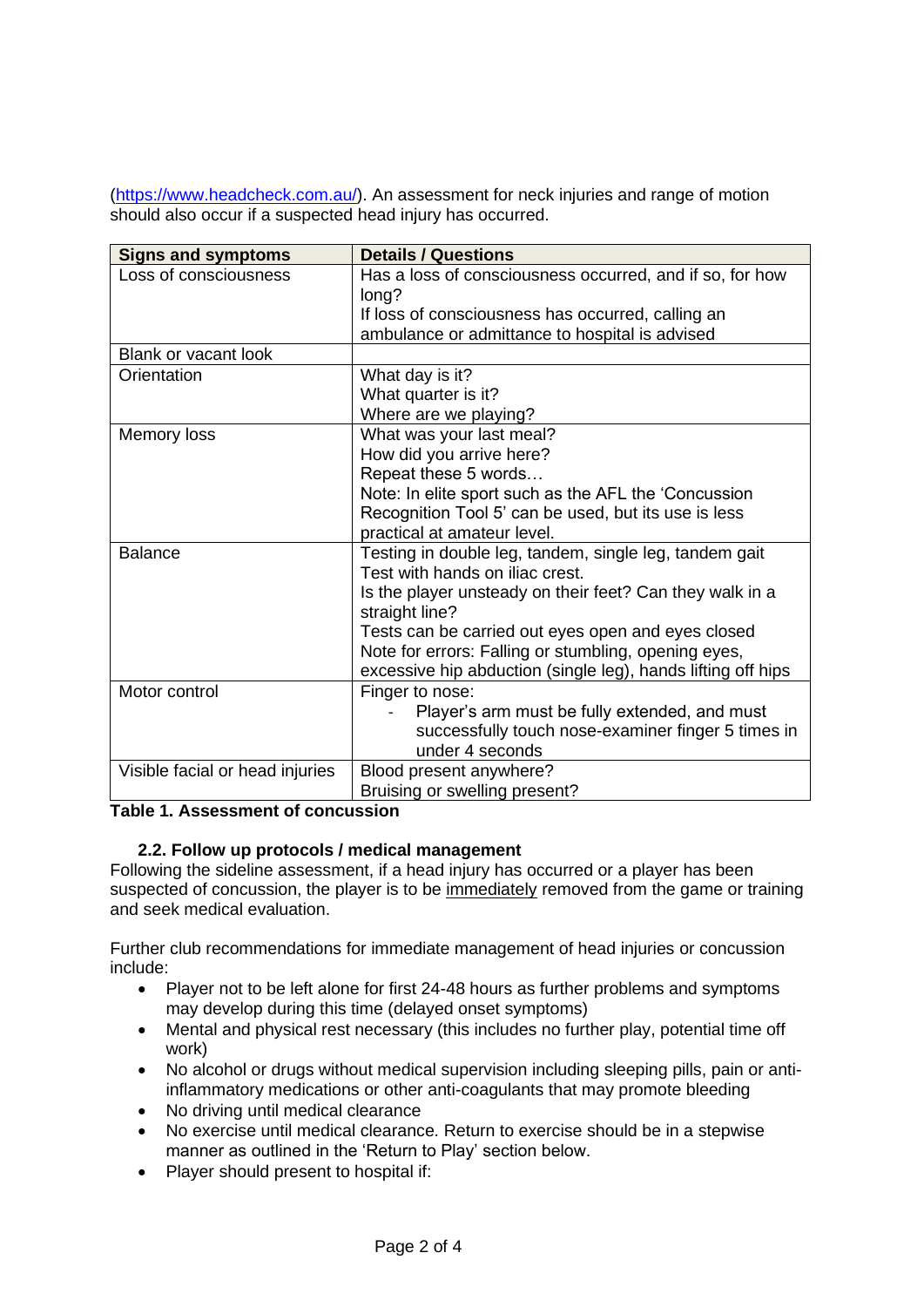- o There is an increase in severity of symptoms (headache, nausea, confusion, irritability, etc)
- o Very drowsy or cannot be awakened (call ambulance)
- o Unable to recognise people/places
- o Repeated vomiting
- o Seizures
- o Weakness/numbness in limbs
- o Unsteady on feet/slurred speech.

# **2.3. Return to Play guidelines**

In accordance with recommendations from the AFL and VAFA, the club adopts the following guidelines:

- A player must have a minimum 12-day mandatory break from playing matches.
- A player must be cleared by medical professional (GP, sports doctor or neurologist) before returning to exercise and sport. The clearance must state that the player has been cleared of concussion injury.
- A player must only recommence 'usual contact' training when symptoms free and physically able. They must also follow a graduated 'Return to Play' program (refer Table 2 for a recommended graduated return to play program.
- Recommendation that a player with symptoms persisting longer than 5 days (post the concussion incident) seek a specialist opinion prior to returning to exercise and training.

| Stage <sup>1</sup>          | <b>Example exercise</b>                                                                        | <b>Objective</b>                                    |
|-----------------------------|------------------------------------------------------------------------------------------------|-----------------------------------------------------|
| Rest/no activity            | Physical/cognitive rest                                                                        | Recovery and rest                                   |
| Light aerobic exercise      | Walking, swimming, stationary<br>cycling. Approx 70% intensity<br>max. No resistance training. | Increase heart rate, no<br>exacerbation of symptoms |
| Sport-specific exercise     | Running drills. Basic skill<br>execution. No impact<br>exercises.                              | Introduce relevant sport-<br>specific movements     |
| Non-contact training drills | Kicking, hand-balling, passing<br>drills. Can start progressive<br>resistance training.        | More sport-specific loading                         |
| Full contact practice       | Must follow medical clearance<br>to participate in normal<br>training.                         | Confidence and game-specific<br>skills              |
| Return to play              | Full training and play                                                                         |                                                     |

**Table 2. Outline of a 'Return to Play' program**

### **2.4. Recording incidents of head injury or concussion**

The club is required to maintain records of any player registered to who plays in a VAFA sanctioned match or training session who is medically diagnosed with concussion and to whom these policy procedures are relevant. Records maintenance will be the responsibility of the Head Trainer.

<sup>1</sup> Once a player who has sustained a concussion can complete the example exercise from Table 2 above without exacerbation or on-going symptoms of concussion listed above, they may progress to the next stage of 'Return to Play'.